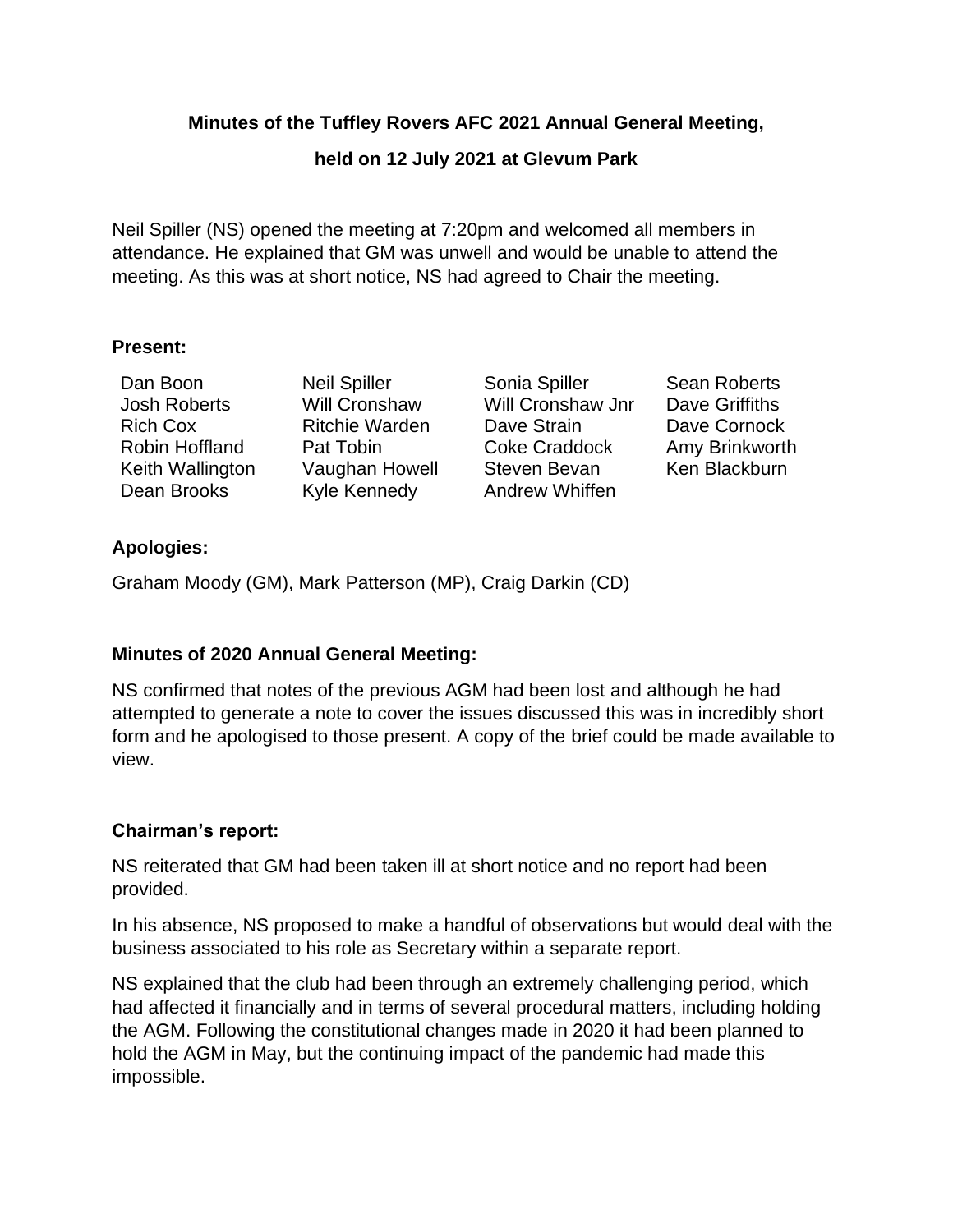In addition, NS observed that the club's small number of active committee members had been challenged by the workload they had faced due to the resignation and retirement of several long-standing officers and employees. Tony Newport had stood down as the club accountant in November, Dave Macey (DM) and Les Macey had retired/resigned in January and this had been swiftly followed by the unanticipated departure of the longest serving personnel, Allan and Carole Summers. NS acknowledged the contribution of all those named and thanked them for their service to the club.

Following DM's retirement, Nicki Peart (NP) had been employed as the new General Manager of the club. NP had then played an important role in the reopening of the ground and social club for business, following the lifting of restrictions and NS offered his thanks to NP and all bar staff for their efforts.

NS then offered specific thanks to his fellow Executive Committee members but specifically to Sonia Spiller and Dan Boon (DB), who had been integral to the smooth running of the club and the wider business. In particular, NS commented on the huge effort that DB, NS, SS and NP had put into reopening the club's bars and generating much needed revenue, as well as applications for grants and other funding support, alongside all normal club business and the extra requirements required to support Covid legislation compliance.

He asked those present to show their appreciation for the contribution the committee volunteers had offered over the past 11 months and urged anyone who believes they have the capacity to support the club in a similar capacity to speak with one of the officers about lending their support.

NS then proposed that the agenda items were re-ordered, with item 7 (Amendments to Club Constitution) moved to item 5, to facilitate the election of officers. There was no objection to this proposal.

### **Report from Football Chair:**

DB confirmed that he would leave others to summarise the playing season but offered his thanks to everyone involved with the club, whether players, coaches, managers, volunteers or supporters. He specifically thanked Will Cronshaw for his contribution to fund raising.

After the work to erect the outdoor shelter at Glevum Park, bar sales had been fantastic and he referred to a conversation with Stephen Patton, the former fourth team manager, who had returned briefly to the club over the past weekend and had been impressed with the changes introduced in a relatively short period since he had returned to Ireland.

DB felt that the next year would be challenging for the club, after the huge investment made into the facilities at Glevum Park, with most of the work now completed, and the fencing alongside the training pitch nearing completion.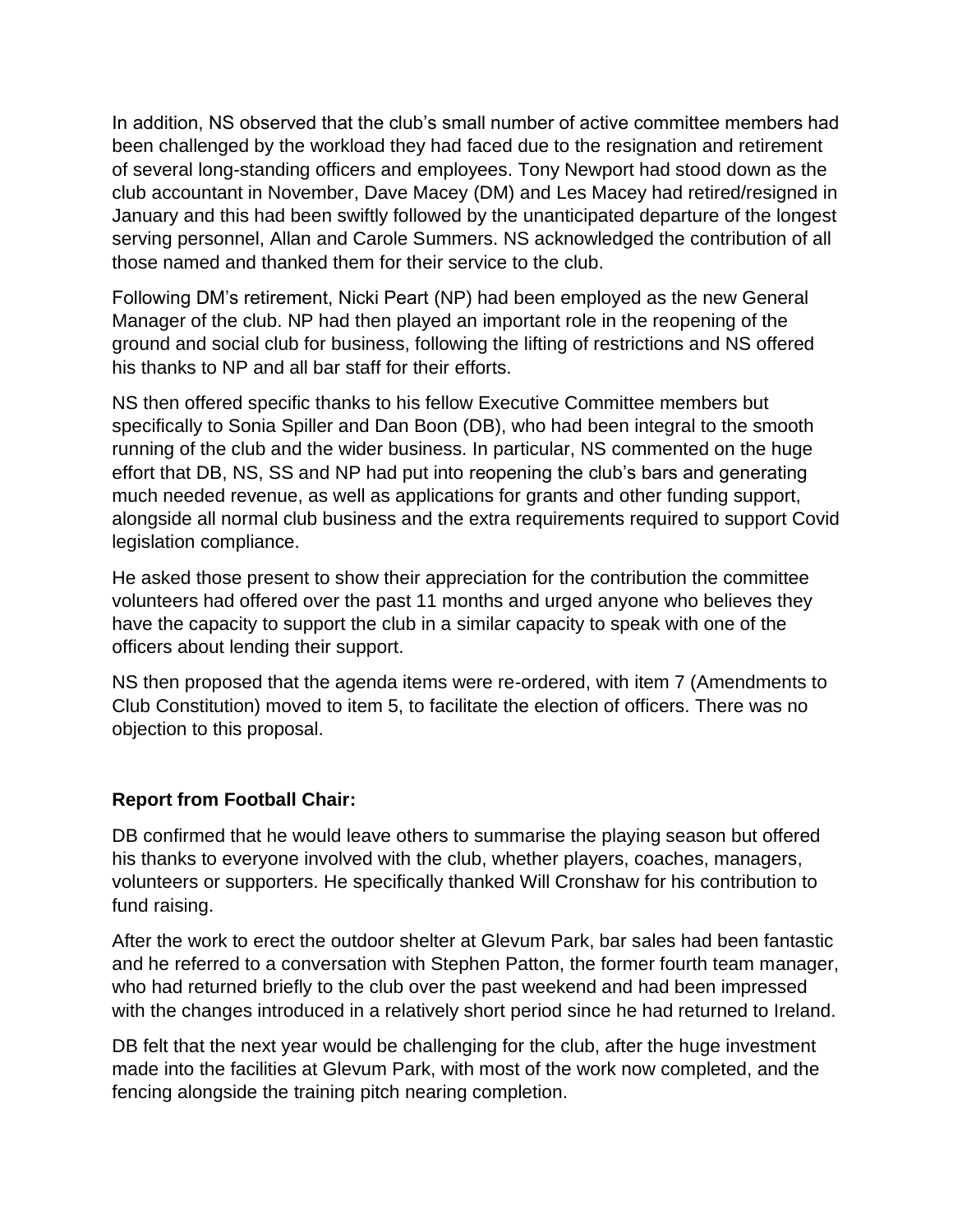More positively, the links with the youth section were now much improved and the new kit deal, with AthElite Sports was good for the club. The club shop would be due to open shortly and sponsorship income had covered the cost of the kits purchased this season.

#### **General Secretary:**

DG reflected on how much work NS, SS and DB put into running the club and said more volunteers were needed to assist them. DG said he had been surprised by the huge responsibility involved in keeping the club going and how, without the efforts of a small group, the club could continue.

### **Head of Football Development:**

KB reiterated the praise for the volunteers responsible for running the club. He acknowledged the difficulties experienced during the past year, both financially and generally. The season had been "up and down" and no side had properly completed a full season. He hoped that there would be more consistent football on offer moving forward and he confirmed his hope for an interruption free season.

KB closed by offering his congratulations to all managers for their work during the season.

### **Treasurer's report:**

NS the club were still without a nominated Treasurer, an issue which had been exacerbated by the unexpected retirement of both Allan and Carole Summers. NS praised their contribution to the club over 40 years and said they were a great loss.

The impact had been that GM and NS had both taken on a number of the activities associated with the Treasurer/Assistant Treasurer/Payroll Officer duties, with GM dealing with some of the banking requirements, as well as liaison with the accountancy firm instructed following the retirement of TN, and NS taking action around the payment of invoices and processing of payroll.

Due to the change in the accounting year and the transitional arrangements in transferring to a new accountant, no accounts had been prepared in time for the AGM. NS explained that this was largely a consequence of having so few people focusing on running a sizable club as volunteers and it he proposed that a full set of accounts covering the last and current year would be presented to the next AGM in 2022.

Proposed by DG. Seconded by PT.

NS was able to report that the club currently had a bank balance of approximately £70k at the close of business today and approximately £13k due imminently in the form of a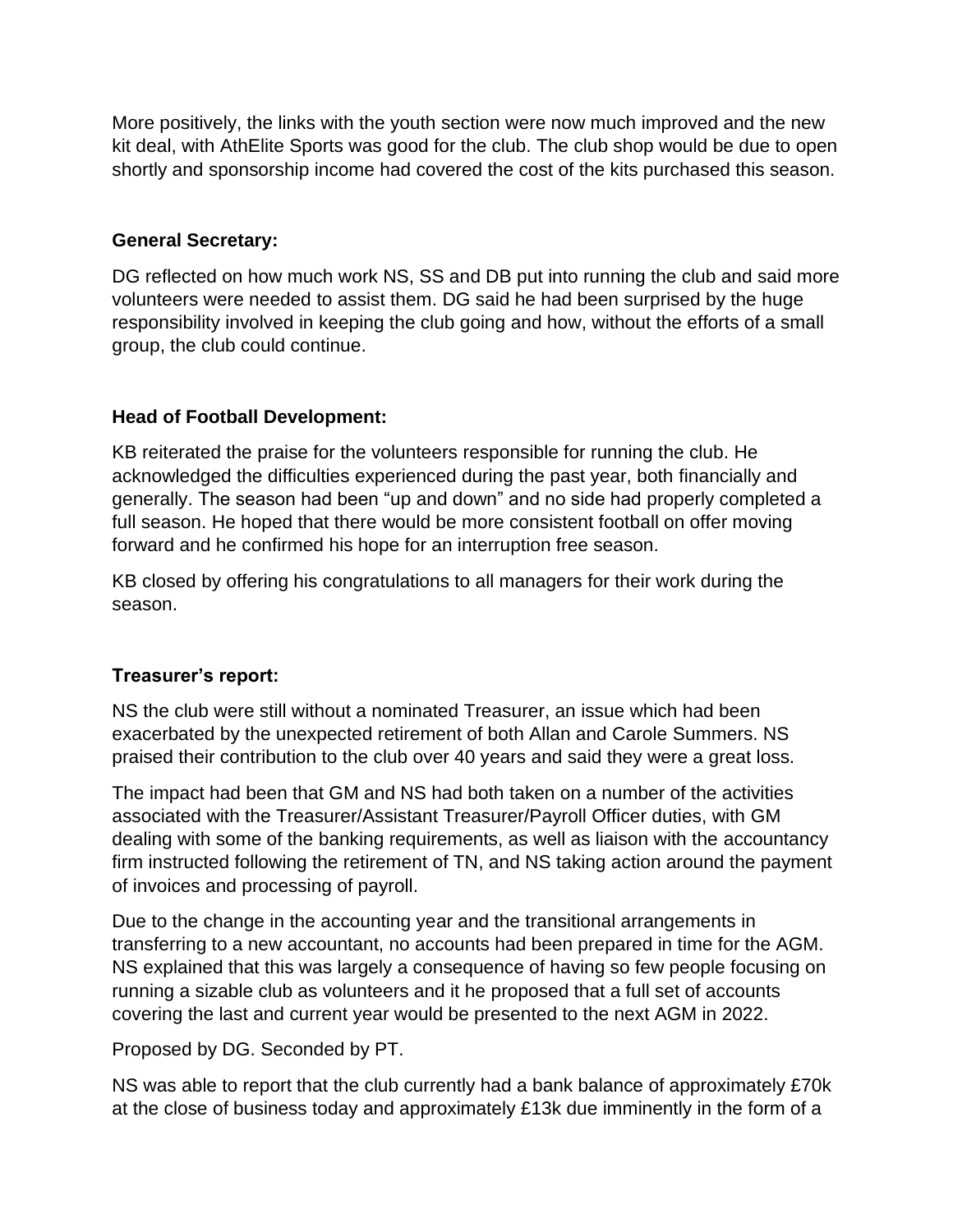VAT return. Although this was a marked reduction in the club's assets, a number of cost increases (notably payroll and the installation of the new drainage system at Glevum Park) had hit the club finances hard, and income had been significantly reduced, with the club closed for much of the last 12 months.

NS did note that the loan to Molson Coors had been paid off in full, which had facilitated the renewal of the relationship with the brewery and the Executive Committee had been able to secure an improved deal as a consequence. He concluded that the club finances remained in a healthy state, albeit with slightly reduced funds compared to recent years. He invited questions from the floor but there were none.

### **Report from Football Secretary:**

NS thanked the club's committee, their staff, players, coaches and all members for their efforts over the last year. He acknowledged the incredibly challenging circumstances that all football clubs had operated within over the past year.

NS then congratulated Rich Cox on his appointment as the first team manager and hoped he would oversee a successful period ahead.

Following changes introduced over the course of the last season, NS also thanked Will Cronshaw and Amy Brinkworth for taking on duties in relation to the Stroud League and Ladies' sides, respectively.

NS then thanked the club's supporters and sponsors for their commitment to the club and also confirmed that a number of new sponsors had been identified in recent months. He hoped further financial support would be forthcoming in the year ahead.

# **Amendments to Club Constitution:**

NS referred to the proposed amendments to the club constitution. The amendments related to

- Paragraph 9.1 (Ladies Football Secretary added & Football Welfare Officer amended to Welfare Officer)
- Changes to the format of numbers (converted to text)
- 15.1 & 15.2 Change to membership year (clarification at the request of Nigel Buckingham, Social Committee Chairman)
- 23.2 Change from Club Steward to General Manager (due to the change in job title).

NS said the recommendation of the Executive Committee was that the changes were accepted en block but this needed to be proposed and seconded.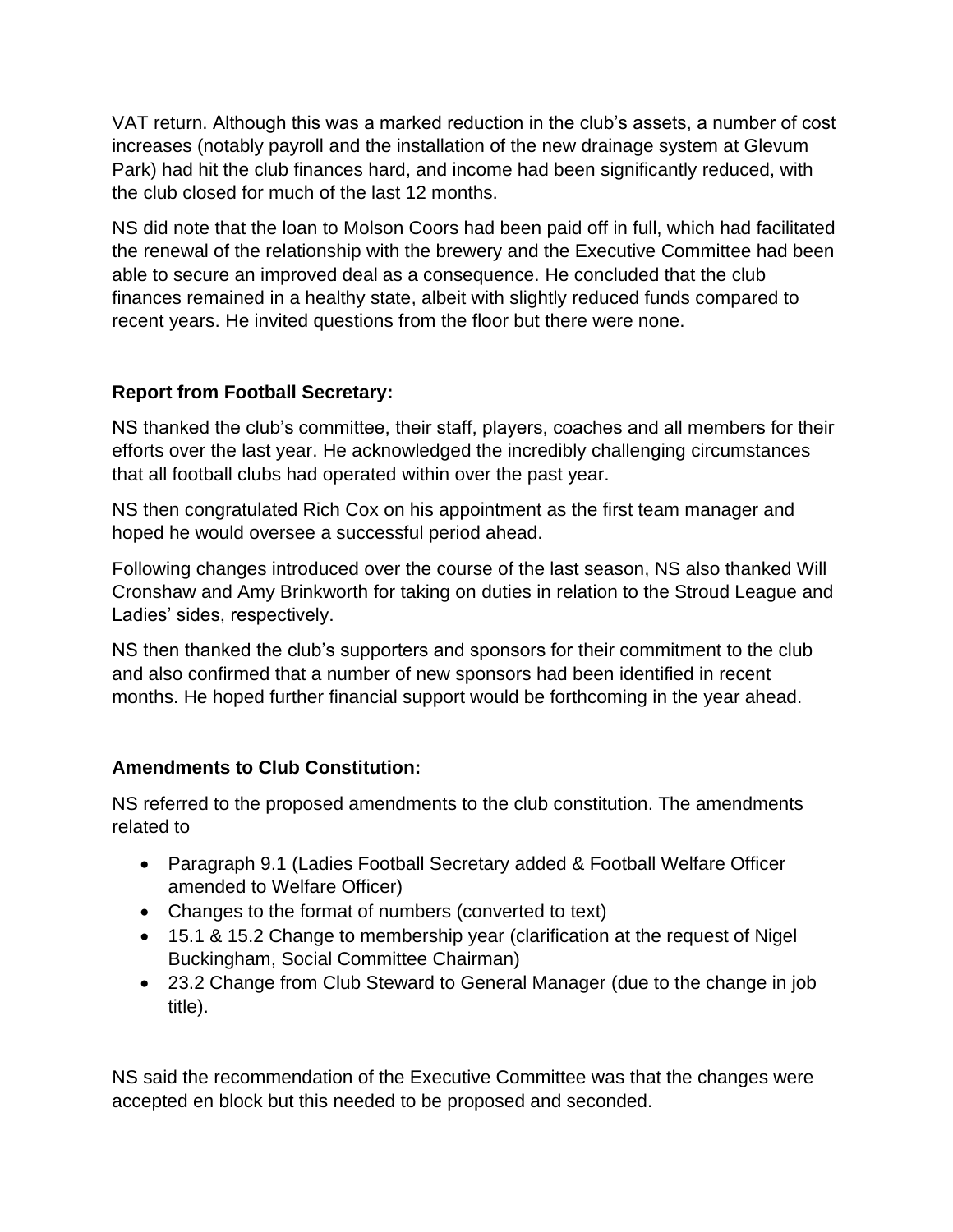Proposed by Dan Boon. Seconded by Dean Brooks. All present voted in favour of the proposed amendments to the constitution.

### **Election of life members:**

There had been no nominations for members to be awarded Life Membership.

#### **Election of officers and football committee:**

NS read out the names of the nominations, with no contested posts. All nominees were elected en-block, as follows:

| <b>Role</b>                                             | <b>Nomination</b>             |
|---------------------------------------------------------|-------------------------------|
| <b>Executive Chair</b>                                  | <b>Graham Moody</b>           |
| <b>Football Chair</b>                                   | Dan Boon                      |
| <b>Vice-Chair of Football Committee</b>                 | No nomination                 |
| <b>General Secretary</b>                                | <b>Dave Griffiths</b>         |
| <b>Treasurer</b>                                        | No nomination                 |
| <b>Assistant Treasurer</b>                              | No nomination                 |
| <b>Compliance Officer</b>                               | <b>Sonia Spiller</b>          |
| <b>Football Secretary</b>                               | <b>Neil Spiller</b>           |
| <b>Assistant Football Secretary - Stroud League</b>     | <b>Will Cronshaw</b>          |
| <b>Assistant Secretary - Ladies' Football Secretary</b> | <b>Amy Brinkworth</b>         |
| <b>Head of Football Development</b>                     | <b>Ken Blackburn</b>          |
| <b>Football Welfare Officer</b>                         | No nomination                 |
| <b>Commercial Manager</b>                               | No nomination                 |
| <b>Players' Representative</b>                          | No nomination                 |
| <b>Committee volunteers</b>                             | <b>Jamie Gibbons, Mark</b>    |
|                                                         | <b>Patterson, Dean Brooks</b> |

Roy Craddock proposed all the officers were appointed, which was seconded by Dave Strain. All present voted in favour of this resolution.

#### **Membership fees 2021/22:**

DB proposed the fees. It was intended to increase the standard membership fee from £40 to £50 per season, but this would now include both the social club membership and the provision of two pairs of socks and shirts (playing kit) which would be kept by players. This fee would also match the cost of first team player sponsorship, so would create consistency and offer the potential for other players to be sponsored (fees would be reimbursed in the event a player who had already paid received sponsorship).

DB confirmed that there would be some exceptions to the standard fees but he would send a notice to managers and coaches outlining the impact for each squad.